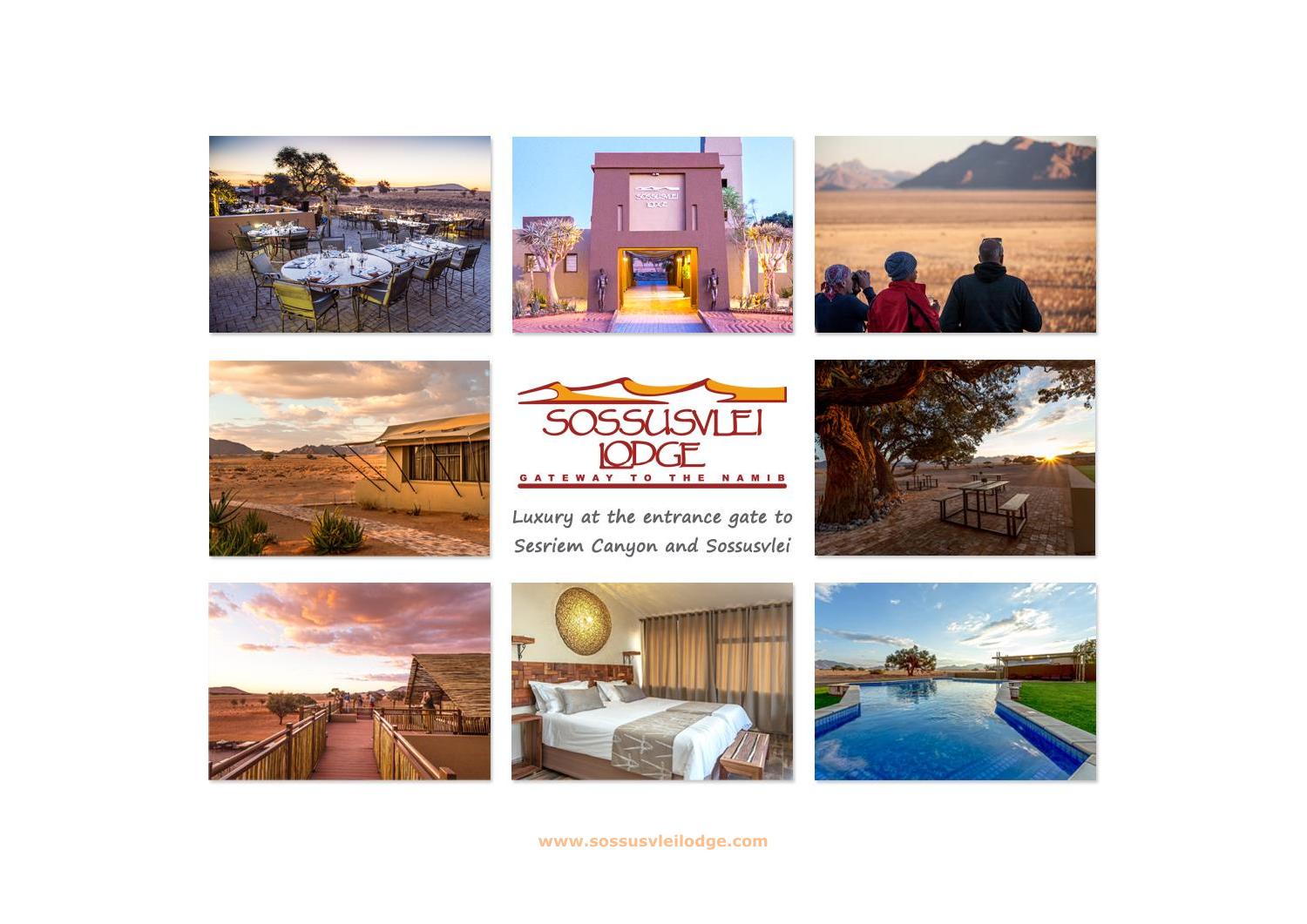Situated adjacent to the oldest desert in the world, Sossusvlei Lodge is a luxurious retreat in this premier tourist attraction area in Namibia. Shaded by camel thorn trees, the Lodge blends in perfectly with the spectacular desert surrounds and bears testament to the ingenuity of an eco-friendly design.

Explore the vastness of Namibia's unspoiled natural environment with the Sossusvlei Lodge Adventure Centre. Choose from guided Sossusvlei trips, hot air ballooning, quad buggy nature drives, sundowner trips, bush dinners, guided Elim Dune walks, archery and scenic flights.

A dip in the sparkling pool or an ice-cold beer under the shady trees in the Acacia beer garden makes for the best relaxation after an eventful day. The al fresco terrace offers magnificent views of the floodlit waterhole where you can watch the passing parade of oryx, springbok, jackal, ground squirrel and hyena, whilst enjoying exquisite food and wine. Indeed a visual and culinary contrast, bearing in mind the relative remoteness of this exceptional location.

The detached accommodation units are carefully laid out to perfectly blend in with the magnificent surrounding natural environment.

## GENERAL INFORMATION

Sossusvlei Lodge opened on 1 September 1994. The official opening of the Lodge by the President of Namibia, His Excellency Dr. Sam Nujoma, followed shortly on 14 October of the same year. The Lodge is situated on a 40 000 hectare private reserve directly adjacent to the Sesriem gate of the Namib Naukluft Park that is sanctuary to the highest dunes in the oldest desert.

# LOCATION

Southern Namibia, amidst the Namib Desert. At the entrance gate to the famous Sossusvlei and Sesriem Canyon.

## **DISTANCE**

750km from Etosha Village and approximately 330km from Windhoek, 360km from Swakopmund and 506km from Lüderitz.

# **ACCESS**

Self-drive: Well-maintained gravel roads from C19 or C27 (Accessible with all vehicles – not only for 4x4 vehicles)

Via air: Approximate 1 hour flight from Windhoek, Swakopmund or Walvis Bay.

#### FACILITIES

o Restaurant

- o Al fresco terrace
- o Floodlit waterhole
- o Bar and beer garden
- o Sun-downer Deck
- o Curio shop
- o Swimming pool
- o Conference centre
- o Free Wi-Fi at main building(coupons at reception)
- o Adventure centre
- o Outdoor catering and functions on request

#### SOSSUSVLEI LODGE LANDING STRIP

Coordinates S24°29'22" E015°48'55", elev. 762m (2500'), rwy. 31/13, 1200m (3937') Compacted gravel; radio freq. 124.8MHz; Avgas refuelling and ablution facilities available.



GPS Coordinates: S24°29' 12.1" E015°48' 15.0"

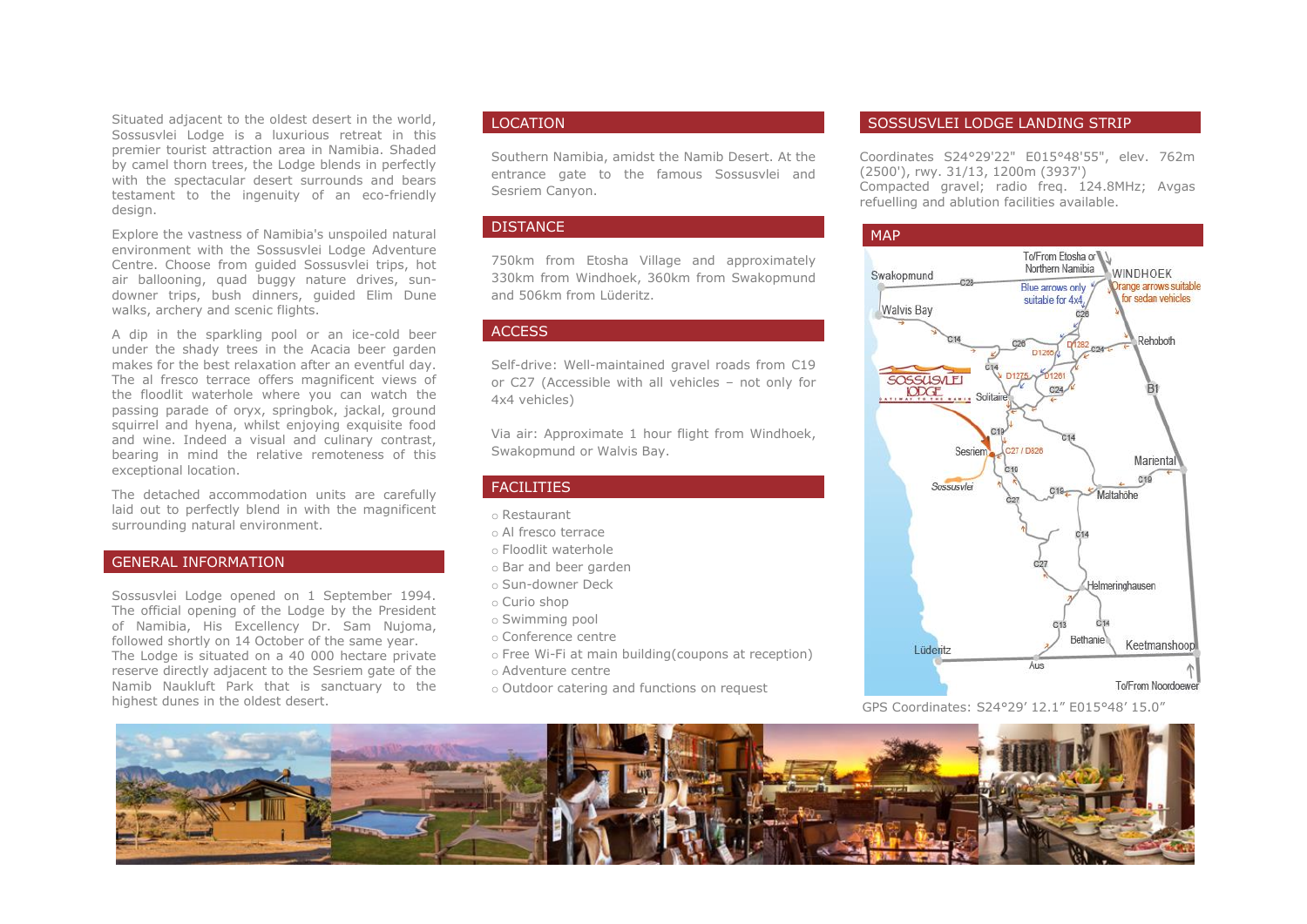## ACCOMMODATION

Sossusvlei Lodge accommodation comprises of 44 Superior Units (36  $m^2$  each), 3 Standard Family Units  $(30 \text{ m}^2 \text{ per room})$  and 1 luxurious Junior Suite (68 m<sup>2</sup>).

The **Superior Units** at Sossusvlei Lodge features a patio to enjoy the magnificent views over the Desert landscapes and a spacious air-conditioned bedroom featuring twin beds. In addition there is a corner couch, refreshment area with tea and coffee making facilities, fridge, luggage space, in-room safe and a complimentary turn-down service. Each of the stylish en-suite bathrooms is equipped with a comfortable corner bathtub, spacious shower, toilet and double vanity.

The **Standard Family Units** feature two rooms back to back connected by a lockable inter-leading door between the two private bathrooms. Each unit consist of a patio to enjoy views over the Desert landscapes and an air-conditioned bedroom featuring twin beds, corner couch, refreshment area with tea and coffee making facilities, fridge, luggage space, in-room safe and a complimentary turn-down service. The en-suite bathroom is equipped with a spacious shower, vanity and toilet.

The **Junior Suite** ensures privacy and tranquillity with a fantastic view of the surrounding desert plains. The Suite consists of a spacious airconditioned bedroom with a luxurious king-size bed, an adjacent living area and a private terrace boasting a small splash pool and comfortable seating to fully take advantage of the unsurpassed views extending over the Desert landscapes. In addition there is an elegant bathroom with walk-in shower, separate toilet, double vanity and a freestanding feature bath underneath a skylight to

admire the star studded skies whilst taking a relaxing bath.

Amenities include a refreshment area with tea and coffee making facilities, fridge, spacious closet, comfortable couch, safe and a complimentary turndown service.

Two of the Superior Rooms are designed to be **handicapped and wheelchair friendly** featuring no steps and are equipped with wider doors. Handles have been fitted in the bathroom and the shower has an open design for easier access.

## ACTIVITIES

- o Guided Sossusvlei excursions
- o Sun-downer trips
- o Quad Buggy Nature Drives
- o Bush dinners
- o Guided Elim Dune Walks
- o Archery
- o Hot air ballooning
- o Helicopter Flights
- o Indoor and outdoor conferencing
- o Scenic flights
- o Charter- and air taxi flights

## CONFERENCE FACILITIES

Sossusvlei Lodge offers a unique destination for conferencing in Namibia. Take you conference on holiday! Comprehensive facilities and infrastructure are available with all-inclusive offers.

Indoor conferencing can accommodate up to 60 delegates.

## AWARDS

Sossusvlei Lodge won several Awards of Excellence in the various categories by the Hospitality Association of Namibia.

Eco Award winner – Acknowledged for adhering strictly to water saving measures, garbage control, nature conservation and minimal power consumption.

TripAdvisor has awarded Sossusvlei Lodge with a Certificate of Excellence for constantly attaining high ratings from guest reviews.

### **SEASONS**

Low season:

1 December - 30 June excluding 24, 25 and 31 December

High season:

1 July – 30 November and 24, 25 and 31 December

## CHILD POLICY

One infant and/or child under 12 years shall be accommodated free of charge if accompanying and sharing a room with 2 full paying adults (subject to availability) and subject to payment of the applicable breakfast and dinner rates.

Child Meal Plan:

- 0 4 years | no cost
- 5 11 years | ½ breakfast & dinner cost